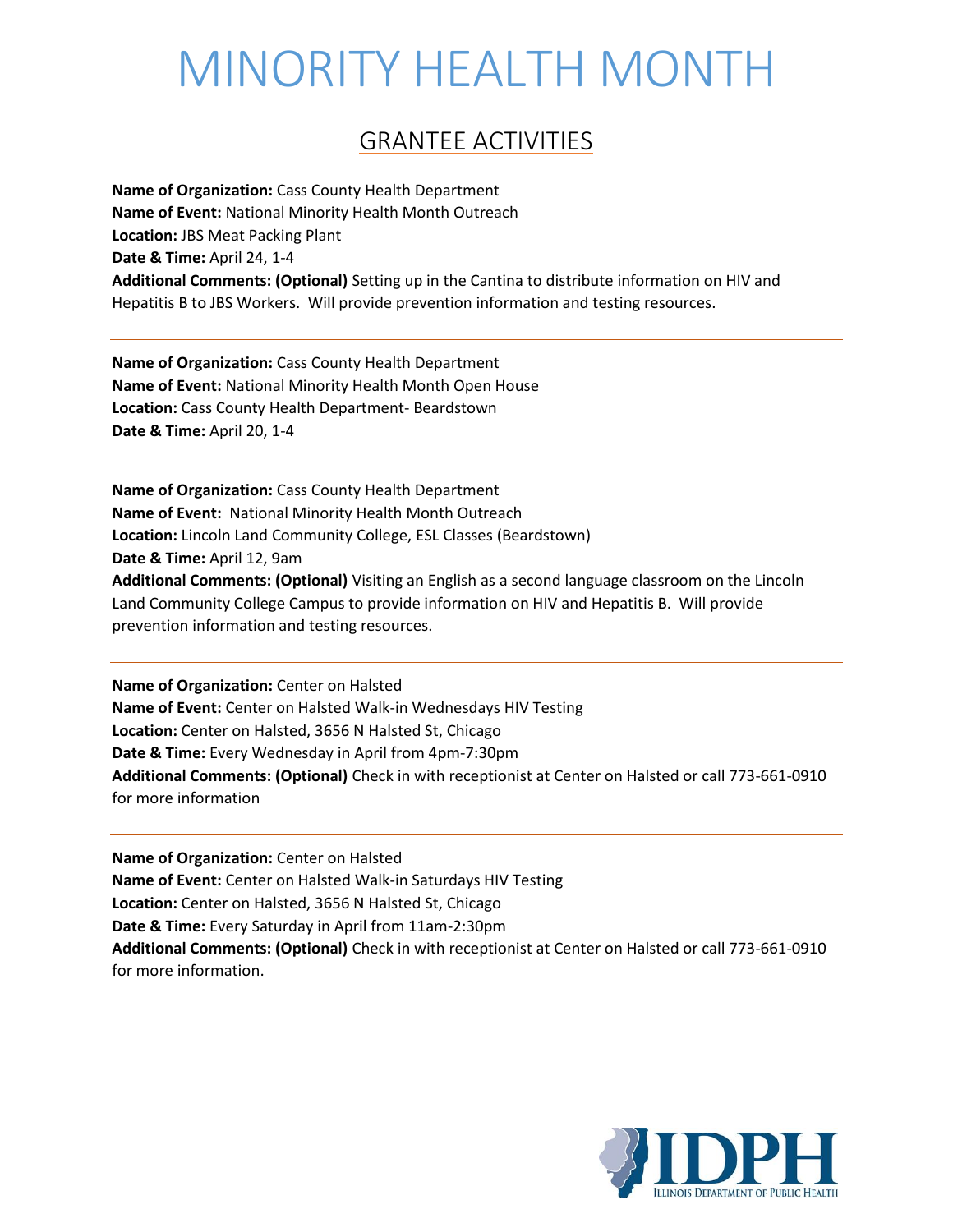**Name of Organization:** Center on Halsted **Name of Event:** Center on Halsted Walk-in Sundays HIV Testing **Location:** Center on Halsted, 3656 N Halsted St, Chicago **Date & Time:** Every Sunday in April from 9:15am-3:30pm **Additional Comments: (Optional)** Check in with receptionist at Center on Halsted or call 773-661-0910 for more information

**Name of Organization:** Center on Halsted **Name of Event:** Center on Halsted/Janssen Lunch & Learn **Location:** Center on Halsted, 3656 N Halsted St, Chicago **Date & Time:** April 6, 2014 from 2pm-3pm **Additional Comments: (Optional)** Free lunch and presentation on HIV drug resistance. Call Jill Dispenza to reserve a spot at 773-472-6469 x240.

**Name of Organization:** Center on Halsted **Name of Event:** Center on Halsted Mexican Consulate HIV Testing **Location:** 204 S Ashland Ave, Chicago **Date & Time:** April 2, 2018 from 8am-2pm **Additional Comments: (Optional)** Call 773-661-0910 for more information

**Name of Organization:** Center on Halsted **Name of Event:** Center on Halsted La Cueva Nightclub HIV Testing Location: 4153 W 26<sup>th</sup> St, Chicago **Date & Time:** Friday 4/13 from 11pm-3am **Additional Comments: (Optional)** Call 773-661-0910 for more information

**Name of Organization:** Center on Halsted **Name of Event:** Center on Halsted/Walgreens HIV Testing Tuesdays **Location:** 2817 N Clark St, Chicago **Date & Time:** Every Tuesday in April from 4pm-7pm **Additional Comments: (Optional)** Call 773-661-0910 for more information

**Name of Organization:** Center on Halsted **Name of Event:** Center on Halsted/Walgreens HIV Testing Thursday **Location:** 151 N State St, Chicago **Date & Time:** Every Thursday in April from 3pm-6:30pm **Additional Comments: (Optional)** Call 773-661-0910 for more information

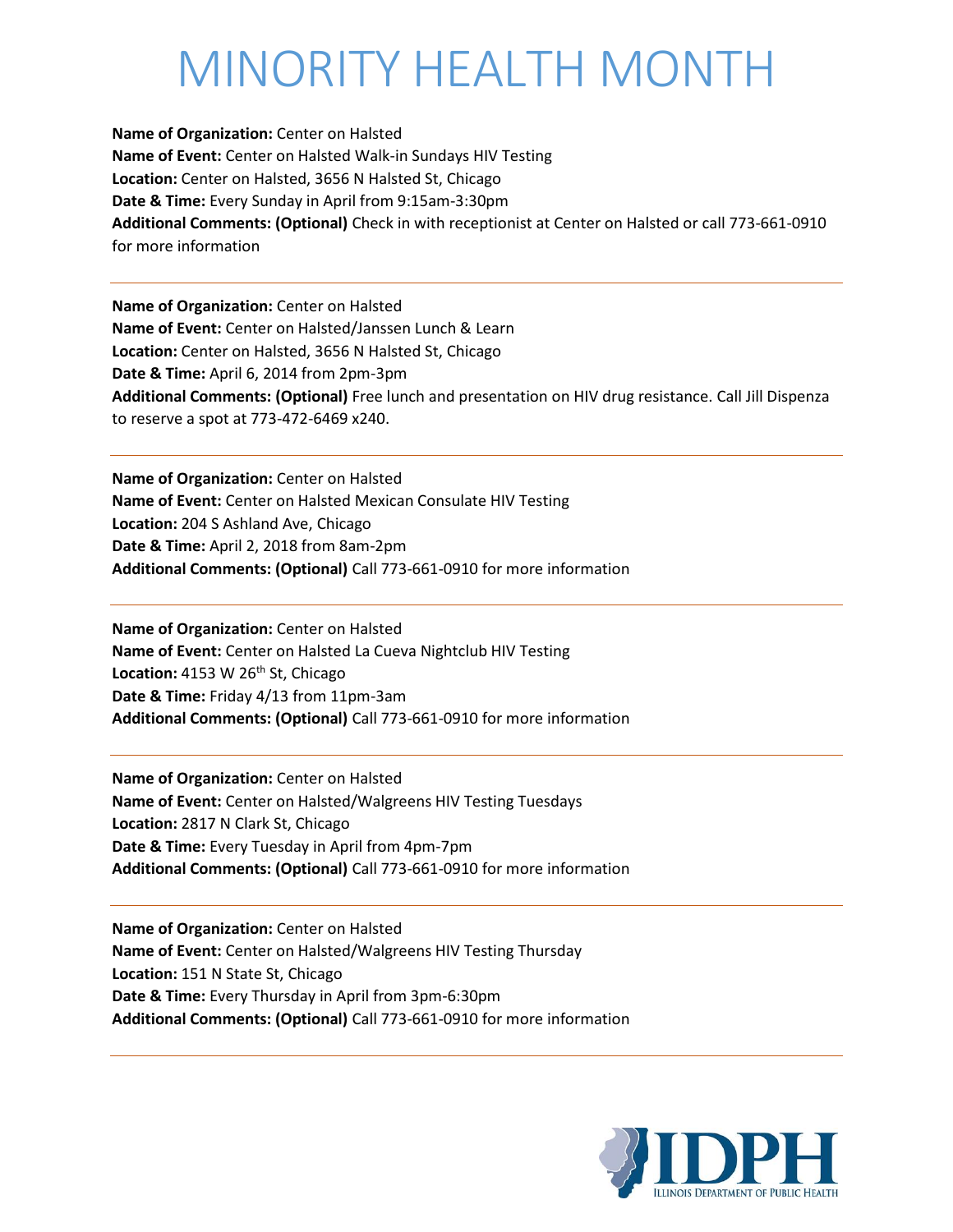**Name of Organization:** Center on Halsted **Name of Event:** Center on Halsted/Walgreens HIV Testing 1<sup>st</sup> and 3<sup>rd</sup> Fridays **Location:** 1601 N Milwaukee Ave, Chicago **Date & Time:** Friday 4/6 and 4/20 from 3pm-7pm **Additional Comments: (Optional)** Call 773-661-0910 for more information

**Name of Organization:** Center on Halsted **Name of Event:** Center on Halsted/Walgreens HIV Testing 2nd and 4th Fridays **Location:** 2001 N Milwaukee Ave, Chicago **Date & Time:** Friday 4/13 and 4/27 from 3pm-7pm **Additional Comments: (Optional)** Call 773-661-0910 for more information

**Name of Organization:** Champaign-Urbana Public Health Dept. Name of Event: UIUC Special Populations 25<sup>th</sup> Annual Health Fair **Location:** Illini Union **Date & Time:** April 11, 2018; 10-3p **Additional Comments: (Optional)** 

**Name of Organization:** Howard Area Community Center **Name of Event:** Public Benefits and Your Health **Location:** Howard Area Community Center, 7648 N. Paulina, Chicago, IL 60626 Date & Time: April 5<sup>th</sup>, 2pm-4pm, April 9<sup>th</sup>, 9am-11:30am, April 16<sup>th</sup>, 9am-11:30am, April 26<sup>th</sup> 2pm-4:30pm **Additional Comments: (Optional)** Community Health Workers will provide information and answer questions about Public Benefits (food stamps, Medicaid, etc.) and health resources in the community.

**Name of Organization:** Springfield Urban League/United Way of Central Illinois **Name of Event:** I Am Woman – A Healthy New Me (Women's Wellness Wednesday's) Location: 100 North 11<sup>th</sup> Street Springfield, IL 62703 **Date & Time:** April 4, April 11, April 18, April 25, 6pm – 8pm **Additional Comments: (Optional)** Throughout the month of April, women who participate in the Women's Wellness Wednesday program will address a topic and or education specifically related to theme Partnering for Health Equity. Each week a community health partner will present a lesson to the women who participate in the I am Woman – A Healthy New Me Program. Topics to be covered include, Food and Nutrition, Exercise, Stress Management, Insurance and Healthcare Navigation, Goal Setting, Chronic and preventative diseases.